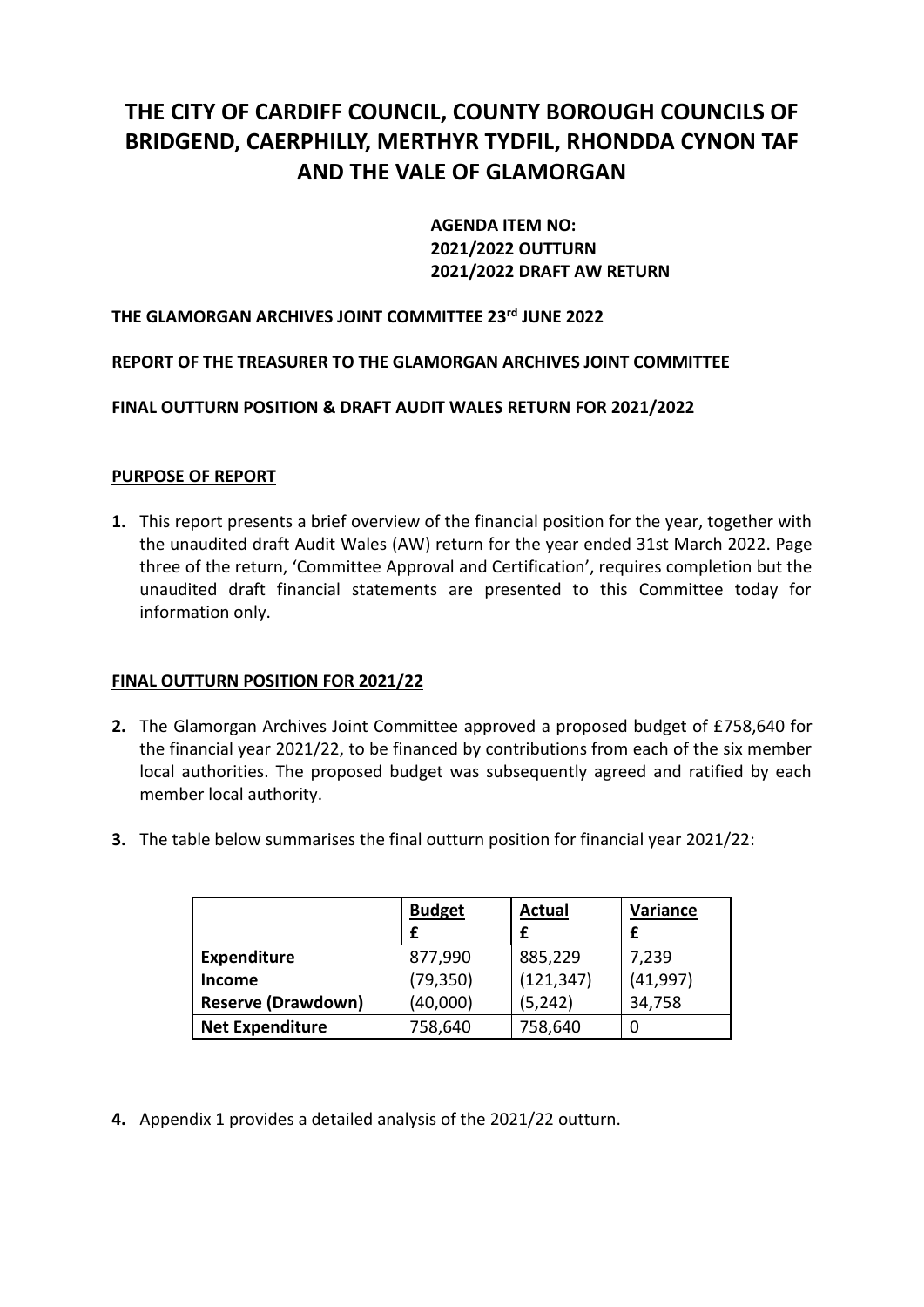# **Employee (£517,356 Budgeted, £3,333 underspent)**

- **5.** The 2021/22 pay award was agreed at 1.75% in March 2022, below the 2.00% budgeted, which brought savings to Gross Pay, Pension Contributions and National Insurance.
- **6.** Employment of a new member of staff through Cardiff Works brought unbudgeted spend to agency staff. However, this cost was matched by grant funding from the Department of Work and Pensions (DWP), therefore had no impact to the net budget.
- **7.** Staff completed a variety of training in 2021/22, including first aid (£635), manual handling (£475) and the attendance of an Archives and Records Association (ARA) virtual conference (£340) which was grant funded from the Archives and Records Council Wales (ARCW).

# **Premises (£294,516 Budgeted, £11,880 Overspent)**

- **8.** Overspends on utilities, including gas (£11,134), electricity (£4,364) and water (£3,025), largely contributed to the premises outturn. This was due to unforeseen global events bringing high inflation rates that has had a nationwide impact.
- **9.** Additionally, due to the building's age there is an ongoing requirement to incur maintenance costs. These repairs, which included a new heating coil Air Handling Unit (£4k), updating the hardware and software of the Building Management System (£4.5k) and the replacement of emergency lights throughout the building (£3.6k), exceeded the budget by £1,418.
- **10.** The National Non-Domestic Rates (NNDR) charge for the year was frozen at the 2020/21 rate (£188,588), allowing for a saving (£5,658) towards this budget line which partially offset the overspend.

# **Transport (£240 Budgeted, £240 Underspent)**

**11.** A continued shift in the Archives operating behaviour throughout 2021/22 brought a total switch to virtual appointments/meetings. Consequently, the Archives did not incur any transport costs in the financial year.

# **Supplies and Services (£29,279 Budgeted, £4,417 Overspent)**

- **12.** There was an overspend on Consultancy fees (£4,812), however this was all grant funded, from both National Manuscript Conservation Trust (NMCT) and ARCW, with no impact to the overall budget position. The ARCW grant funding enabled the Library Surveys Ltd. Preservation Assessment Survey (£980) and NMCT's funding facilitated conservation work on the Plymouth Estate Maps (£3,832).
- **13.** Moreover, an overspend in box making supplies (£4,291) contributed to the outturn, though this was partially offset by box making income. This spend facilitated a bulk purchase of card which can be used for income generation in the next financial year.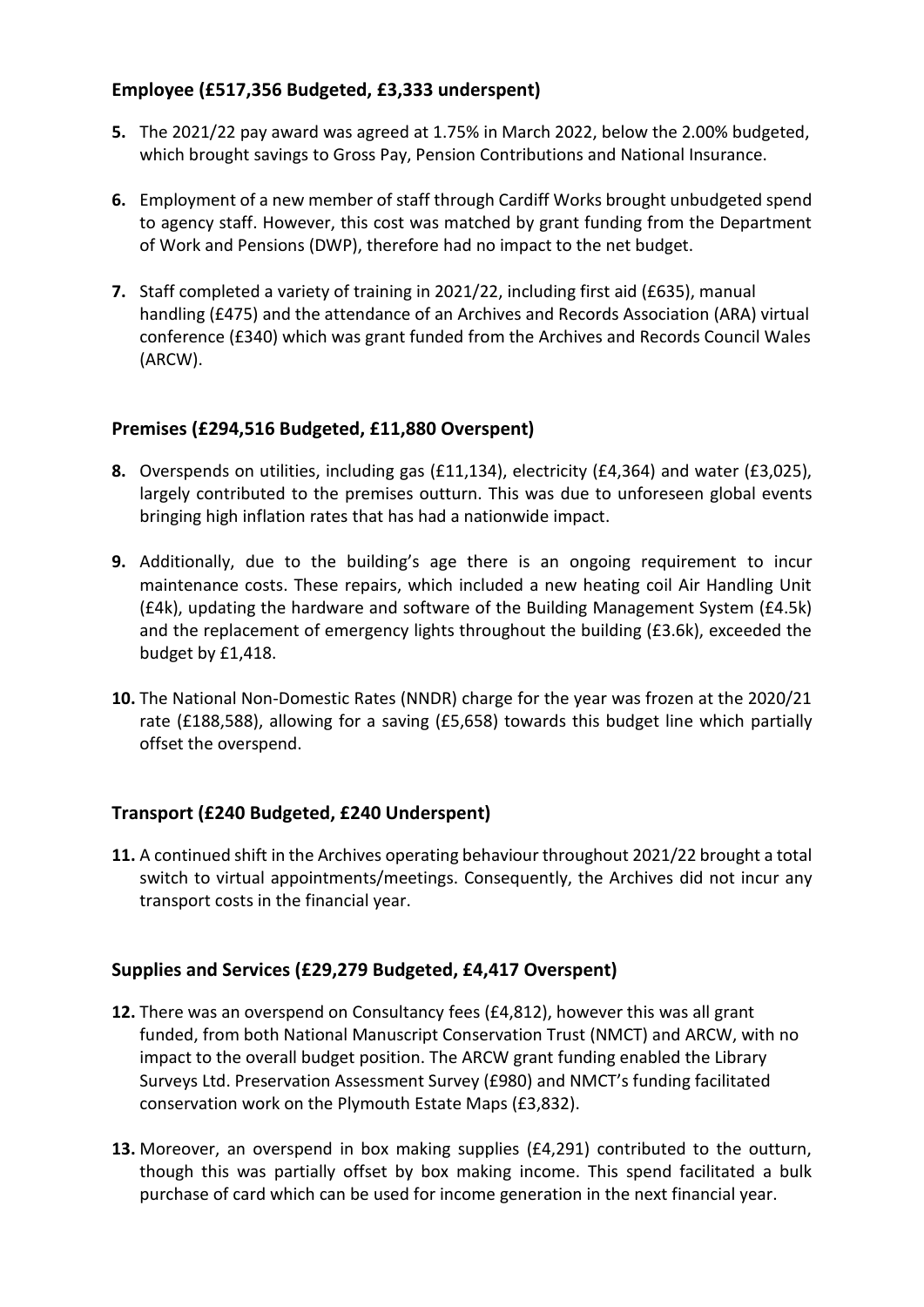**14.** Some areas had underspends, including protective clothing (£3,000), conservation (£2,618) and catering (£994), which helped minimise the overall budget impact.

# **Support Services (£36,600 Budgeted, £5,485 Underspent)**

- **15.** This saving was mostly attributed to ICT Services (£3,200 saving) and Human Resources (£960 saving) whose recharges fell below budget.
- **16.** The Archives also underwent an Internal Audit by Cardiff Council, this was completed in November 2021 (£3,250 cost). Nine recommendations came from this report, five of which were complete in 2021/22.

# **Income (£79,350 Budgeted, £41,997 Overachieved)**

#### **17. Grants Income - £23,031**

The Archives secured a variety of grant funding, including the Welsh Government Cultural Recovery Fund to purchase IT equipment (£1,283), ARCW funding to attend the ARA virtual conference (£340) and for the Library Surveys Ltd. project (£810), NMCT funding for Hellen Pedder's work on the Plymouth Estate (£3,832) and finally a New Burdens grant for to accessions taken in 2020 (£11,513).

Additionally, grant funding from the DWP (£4,995) was received as an employment contribution for a staff support worker under the Access to Work scheme.

### **18. Internal Income – £26,430**

Funding was received from Cardiff Council for a Corporate Trainee, whose placement concluded in 2021.

# **19. External Income - £71,886**

Whilst the building was closed for the first part of 2021/22 the Archives explored opportunities, including one-to-one video consultations, which minimised loss of earnings. Once the Archives reopened to the public it experienced increased income generation in other areas such as Search Fees and Publication Sales.

Hire of Specialist Rooms (£29,906) was the largest income stream in 2021/22, predominantly due to continued records storage by Carmarthenshire County Council's (£21,831) and Cardiff Museum (£6,950). As of May 2022, Carmarthenshire County Council have retrieved most of their records so this income stream will conclude in 2022/23.

A payment for services supplied to Cardiff Castle (£10,000) was secured in relation to cataloguing, conservation and digitisation. This was managed using existing resource, with no other associated costs, providing pure income to the Archives.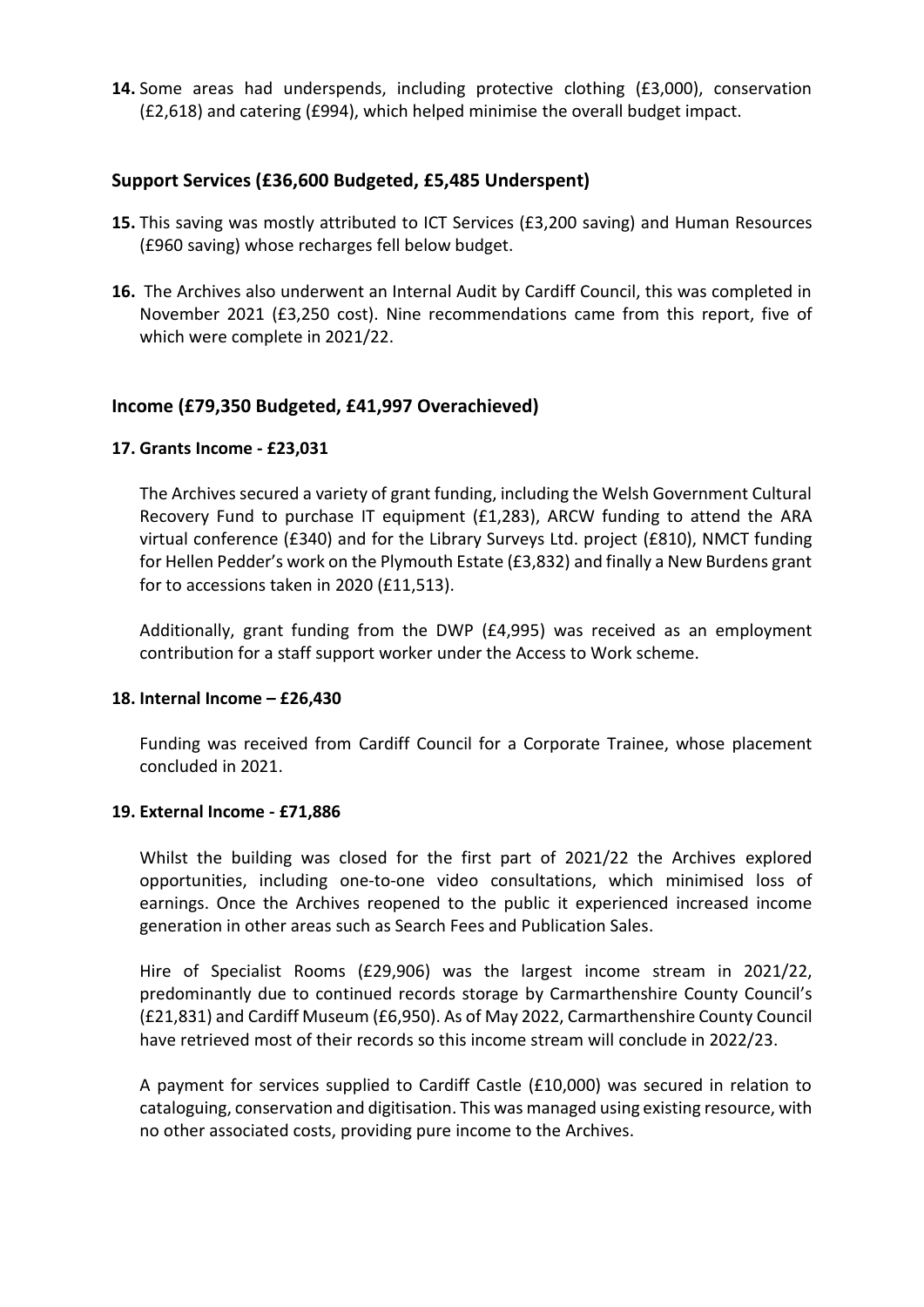# **Reserve Drawdown (£40,000 Budgeted, £34,758 Underdrawn)**

- **20.** The Medium Term Financial Plan (MTFP) published in 2021/22 illustrated the proposed reserve drawdown over the next four years; with £40,000 to be used in 2021/22, £10,000 to be used in 2022/23 and completely phasing out any reserve drawdown from 2023/24 onwards.
- **21.** The improved outturn position for 2021/22 allowed for a reduced reserve drawdown compared to the MTFP.

| <b>Movements on Glamorgan Archives General Reserve</b> |                           |  |
|--------------------------------------------------------|---------------------------|--|
| Balance brought forward at 1 <sup>st</sup> April 2021  |                           |  |
| Less Drawdown from General Reserve                     | <b>118,202</b><br>(5,242) |  |
| <b>Transfer to General Reserve</b>                     |                           |  |
| Balance as at 31 <sup>st</sup> March 2022              |                           |  |

**22.** The £5,242 in the table above represents the drawdown of funding from Reserves to pay for the balance of in year spend not covered by Local Authority member contributions.

# **Covid-19 Impacts**

**23.** The building reopened to the public as of 8th June 2021 which was a positive milestone in this financial year. From 28 March 2022 the Welsh Government eased restrictions, including the legal requirement to wear face coverings within the Archives, however social distancing and ventilation requirements set by the Council are still in place. The situation will be continually monitored throughout 2022/23 for any changes.

# **AUDIT WALES ANNUAL RETURN FOR 2021/22**

- 24. The draft Annual Return (appendix 2) for the year ended 31<sup>st</sup> March 2022 is unaudited at this stage, though it has undergone an internal audit by Cardiff Council. Audit Wales has yet to begin the audit of the accounts, but the Annual Return will be available for public inspection for 20 full working days in July. Dates will be in line with Cardiff Council's display, which at present is still to be confirmed. Members will be informed when the accounts go on display.
- **25.** To meet the requirement of the Accounts and Audit (Wales) Regulations 2014 (as amended) the Annual Return must be approved by the Committee before  $31<sup>st</sup>$  Mav immediately following the end of the financial year. If at this time the audit of the accounts has not concluded, then the accounts must be approved as soon as reasonably practicable. Once the audit is complete and the Annual Return has been signed by Audit Wales then it will be presented to the Committee for members to approve along with any certificate, opinion or report issued, given or made by Audit Wales.